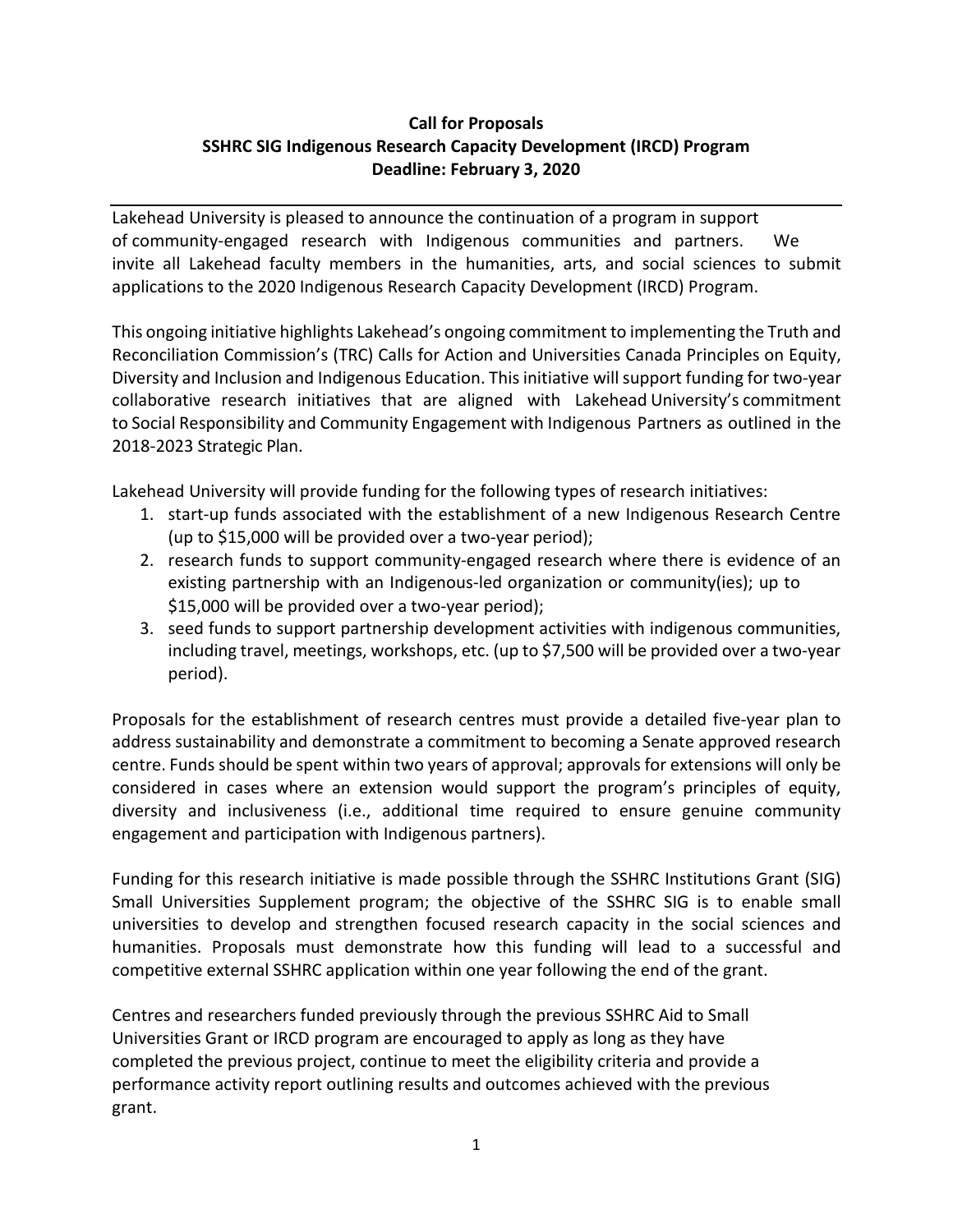**Application Process:** Applications must be submitted via the Romeo Research Portal no later than 4:30 pm February 3, 2020. Appendix A provides a description of the information that will be required in the Romeo application.

**Selection Process:** An internal peer review committee will be established to evaluate and rank proposals; the Committee will include community representativesfrom Indigenous communities. Should you have any questions, please contact Anne Klymenko, Director, Office of Research Services, at ext. 8223 or [aklymenk@lakeheadu.ca.](mailto:aklymenk@lakeheadu.ca)

## **Evaluation Criteria**

Challenge—The aim and importance of the project (60%):

- strategic value of the chosen research development area to the Indigenous partner, and clarity of alignment between the proposed research and Lakehead's 2018-2023 Strategic Plan;
- evidence that Indigenous communities/organizations are/will be genuine partners in the initiative as per the Chapter 9 of the TCPS2;
- expected contribution to knowledge;
- appropriateness of the research methods/approach; and
- potential influence and impact within and/or beyond the social sciences and humanities research community.

Feasibility—the plan to achieve inclusive research excellence (20%):

- probability of effective and timely attainment of an increase in research capacity at Lakehead University and within Indigenous research communities;
- quality of the proposed community-engagement plan;
- appropriateness of the requested budget and justification of proposed costs;
- an indication of financial and in-kind contributions from Indigenous partners and other sources, as appropriate.

Capability—Track record and the potential to succeed (20%):

- the track-record of the proposed research team working with indigenous communities;
- indication of human, financial and institutional resources available and to be committed;
- where applicable, evidence of outputs and outcomes resulting from previous related funding.

Evidence of Indigenous community-engagement in formulating the research questions and designing the research methods.

## **Appendix A**

Proposals should be no more than approximately 2,500 words (the equivalent of approximately five typed pages  $\omega$  500 words per page) and include the following information:

1. **Research Project Summary** (100 words), written in lay language describing the uniqueness and importance of the proposed research program;